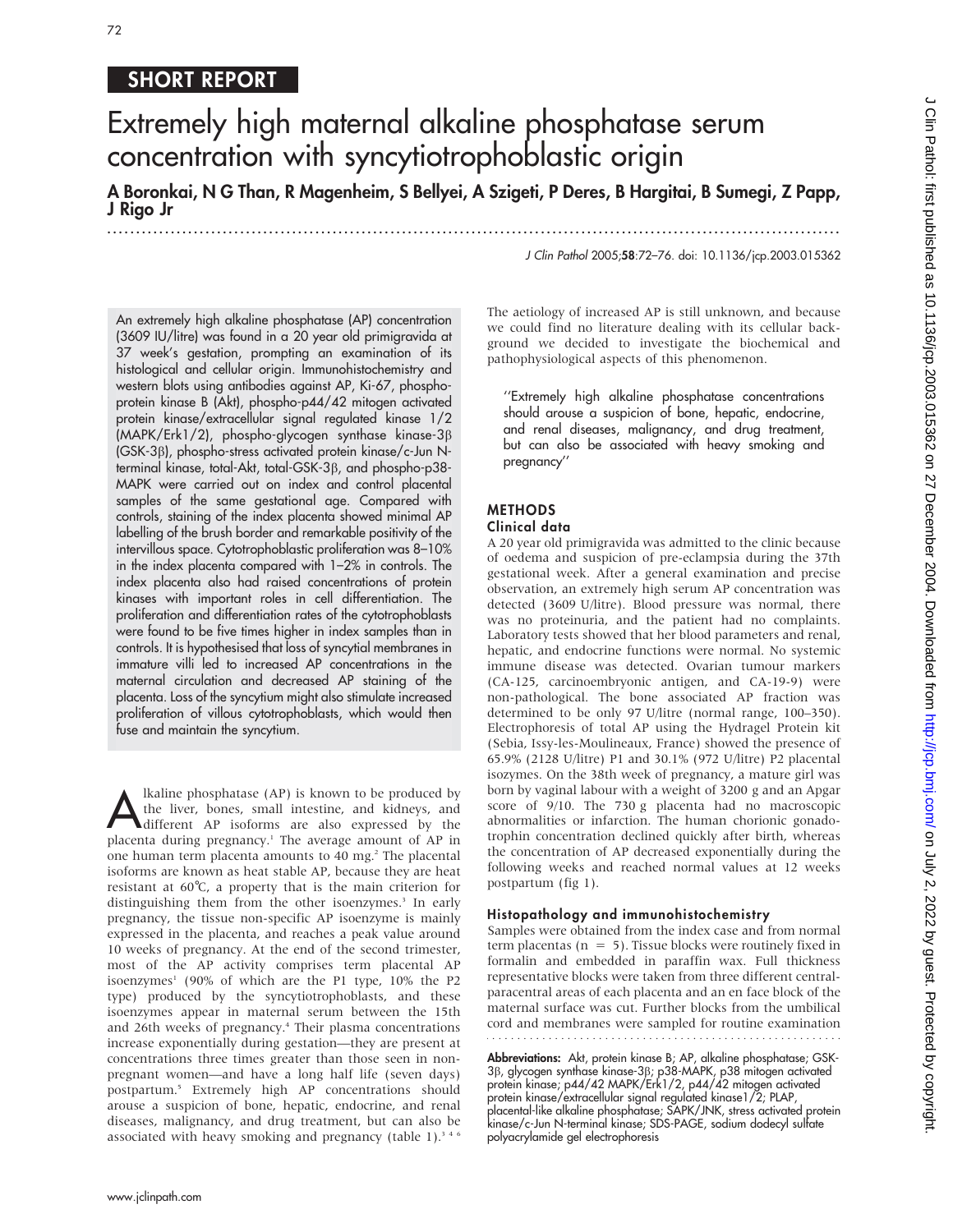|                               | Tissue non-specific isoenzyme                                                                                            | Placental isoenzyme                                          | Intestinal isoenzyme                   |
|-------------------------------|--------------------------------------------------------------------------------------------------------------------------|--------------------------------------------------------------|----------------------------------------|
| Normal tissue origin          | Early placenta $\left($ < 10 weeks)<br>Liver<br>Bone<br>Kidney                                                           | Term placenta<br>Uterus<br><b>Testis</b>                     | Intestine                              |
| Bone diseases                 | Fracture<br>Paget's disease<br>Rachitis<br>Osteomalacia<br>D-Hypervitaminosis<br>Osteogenesis inperfecta<br>Osteoporosis |                                                              |                                        |
| Hepatic diseases              | <b>Hepatitis</b><br>Obstructive icterus<br>Primary biliary cirrhosis<br>Cholestasis                                      | Cholestasis                                                  | Cirrhosis<br>Gilbert syndrome          |
| Renal disease                 | Renal failure                                                                                                            |                                                              | Renal failure<br>Chronic renal disease |
| Endocrine diseases            | Hyperthyroidism<br>Hyperparathyroidism<br>Acromegaly<br>Cushing's syndrome                                               |                                                              | Diabetes mellitus                      |
| Malignant tumours             | Hepatocellular carcinoma<br>Bone sarcoma<br>Lymphoma<br>Bone and liver metastasis                                        | Ovarian carcinoma<br>Pancreas carcinoma<br>Gastric carcinoma |                                        |
| Pregnancy related<br>diseases |                                                                                                                          | <b>IUGR</b><br>Down's syndrome<br>Pre-eclampsia              |                                        |
| Drug treatment<br>Others      | Antiepileptic treatment                                                                                                  | Heavy smoking                                                | Steroid treatment                      |

only. Consecutive serial sections  $(4 \mu m)$  thick) of the same blocks were also cut and prepared for immunostaining. Tissue samples were stained with haematoxylin and eosin for histopathological examination, or with monoclonal IgG antibodies against cell proliferation marker Ki-67 (Histopathology, Pecs, Hungary) and placental AP (Lab Vision, Freemont, California, USA) for immunohistochemical evaluation. Immunostaining was performed by the streptavidin– biotin–immunoperoxidase technique, with  $H_2O_2/3$ -amino-9-ethylcarbazole development using the Universal kit (Immunotech, Marseille, France). Index and control placentas were examined blindly according to a standard protocol by two of the authors (BH and AB) independently.



Figure 1 Changes in total serum alkaline phosphatase (AP) concentrations during pregnancy and postpartum. The AP concentration reached its peak at the 37th gestational week. After birth, it decreased exponentially during the following weeks, and became normal 12 weeks later.

#### SDS-PAGE and chemiluminescent western blot analysis

Explants (100 mg each) were taken from five different areas of normal and index placental tissues, and were homogenised on ice in 10 ml of lysate buffer (pH 7.5, 50mM Tris, 1mM PMSF). Homogenates were centrifuged at 4000  $\times g$  for five minutes, supernatants were collected, and their protein contents were measured using the BioRad assay and equalised in Laemmli sample buffer. Protein extracts (10 µg each) were loaded and separated by 12% sodium dodecyl sulfate polyacrylamide gel electrophoresis (SDS-PAGE). Western blot analyses were performed by applying rabbit polyclonal IgGs to the following antigens: phospho-protein kinase B (phospho-Akt), phospho-p44/42 mitogen activated protein kinase/extracellular signal regulated kinase 1/2 (phospho-p44/42 MAPK/Erk1/2), phospho-glycogen synthase kinase-3b (phospho-GSK-3b), phospho-stress activated protein kinase/c-Jun N-terminal kinase (phospho-SAPK/JNK), total-Akt, and total-GSK-3, in addition to mouse monoclonal IgG to phospho-p38-MAPK (Cell Signaling Technology Inc, Beverly, Massachusetts, USA). Horseradish peroxidase labelled goat antirabbit and antimouse IgGs (Sigma-Aldrich Co, St Louis, Missouri, USA) were used as secondary antibodies. Protein bands were revealed by the ECL chemiluminescence system (Amersham Pharmacia Biotech, Little Chalfont, Buckinghamshire, UK). This was followed by quantitative densitometric analysis of the bands with Scion Image for Windows and ImageJ software.

## RESULTS

#### Histopathology

In the index case, there were increased numbers of syncytial knots on the surface of the chorionic villi (fig 2A). Several groups of avascular tertiary villi with homogenous hyalinelike stroma were also found but fetal vessel thrombosis was not revealed. ''Proliferation centres''7 were frequent in the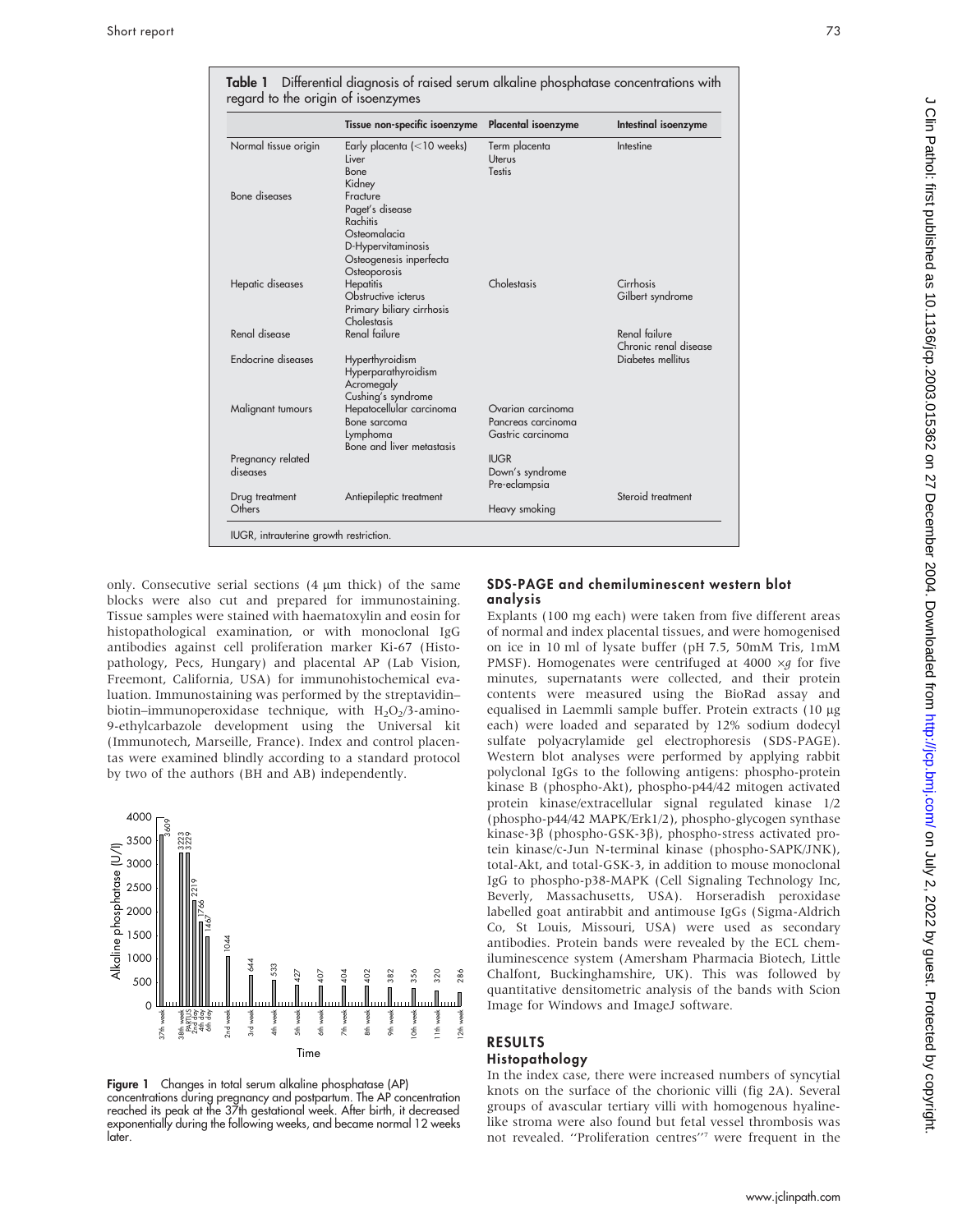

Figure 2 Histopathological and immunohistochemical examination of the index and control placentas. (A–C) Haematoxylin and eosin staining of placental tissue sections (original magnification, x100). (A) Normal term placenta, 38 weeks of gestation; (B) index placenta containing immature villi organised into proliferation centres and fibrotic, avascular villi (arrows); (C) villous crowding in the index placenta with pinched intervillous space (arrowheads) and syncytial knotting (arrows). (D, E) Immunohistochemical staining for alkaline phosphatase (AP) in placental tissue sections with inserts of higher magnification (original magnification, ×200). (D) In normal placentas, intensive linear positivity of the brush border membrane was detected (arrow), whereas in the index placenta, weak, diffuse, interrupted granular positivity of the membrane was seen (the arrow shows a normal part, whereas the arrowhead points to AP staining of the intervillous space). (F, G) Immunohistochemical staining for Ki-67 in placental tissue sections (original magnification, 6100). The nuclei of proliferating cytotrophoblasts were stained (one of the arrows shows a nucleus in the mitotic phase). (G) The ratio of proliferating cells in the index placenta was 8–10%, whereas it was approximately 1–2% in control placentas of the same gestational age (F). No Ki-67 staining was seen in either the syncytiotrophoblast layers or the villous stromal cells (arrowhead).

immature villi, unlike in other term placentas (fig 2B). Several areas showed villous crowding, where the intervillous space was nearly obliterated by the large, poorly vascularised villi (fig 2C). Histopathology also showed asymmetrical intimal fibrin cushions in the fetal chorionic vessels. The maternal vessels showed no specific changes. Control placentas showed none of the above listed lesions.

#### Immunohistochemistry

Similar to the data in the literature,<sup>3</sup> in control placentas AP was normally found on the brush border membranes of the syncytiotrophoblast layer of the villus surface (fig 2D). No staining could be seen in other villous cells, such as cytotrophoblasts. Staining of the index placenta resulted in minimal AP labelling of the brush border, and yielded a remarkable diffuse AP positivity in the intervillous space (fig 2E). We used anti-Ki-67 IgG and counted 10 fields in every case to examine the average ratio of proliferating cells, which was found to be approximately 1–2% in control placentas (fig 2F), whereas the index placenta showed significantly increased positivity of the cytotrophoblastic cells underlying the syncytium so that the average ratio of proliferating cells was 8–10% (fig 2G).

## SDS-PAGE and chemiluminescent western blot analysis

Five different proteins involved in cellular signal transduction pathways were investigated in the term placental tissue extracts. As shown in fig 3, compared with normal placentas, some markers showed remarkable overexpression in the index sample. Phospho-GSK-3 $\beta$  (fig 3A) showed a similar increase to that of phospho-Akt (fig 3C), whereas there were no differences in total-GSK-3 (fig 3B) and total-Akt (fig 3D) expression. Three other basic signal transduction proteins phospho-p38-MAPK (fig 3E), phospho-SAPK/JNK (fig 3F), and phosphorylated p44/42 MAPK/Erk1/2—were found to be overexpressed in the index placenta compared with controls (fig 3G). Densitometric analyses were performed, and the following differences in protein content were found in the index case compared with controls (100%): phospho-GSK 3β, 152%; total-GSK-3, 106%; phospho-Akt, 174%; total-Akt, 103%; p38MAPK, 249%; phospho-p44/42 MAPK/Erk1/2, 561%; and phospho-SAPK/JNK, 202% (table 2).

## **DISCUSSION**

Only a few publications could be found that dealt with isolated extreme rises in AP during pregnancy,<sup>8 9</sup> although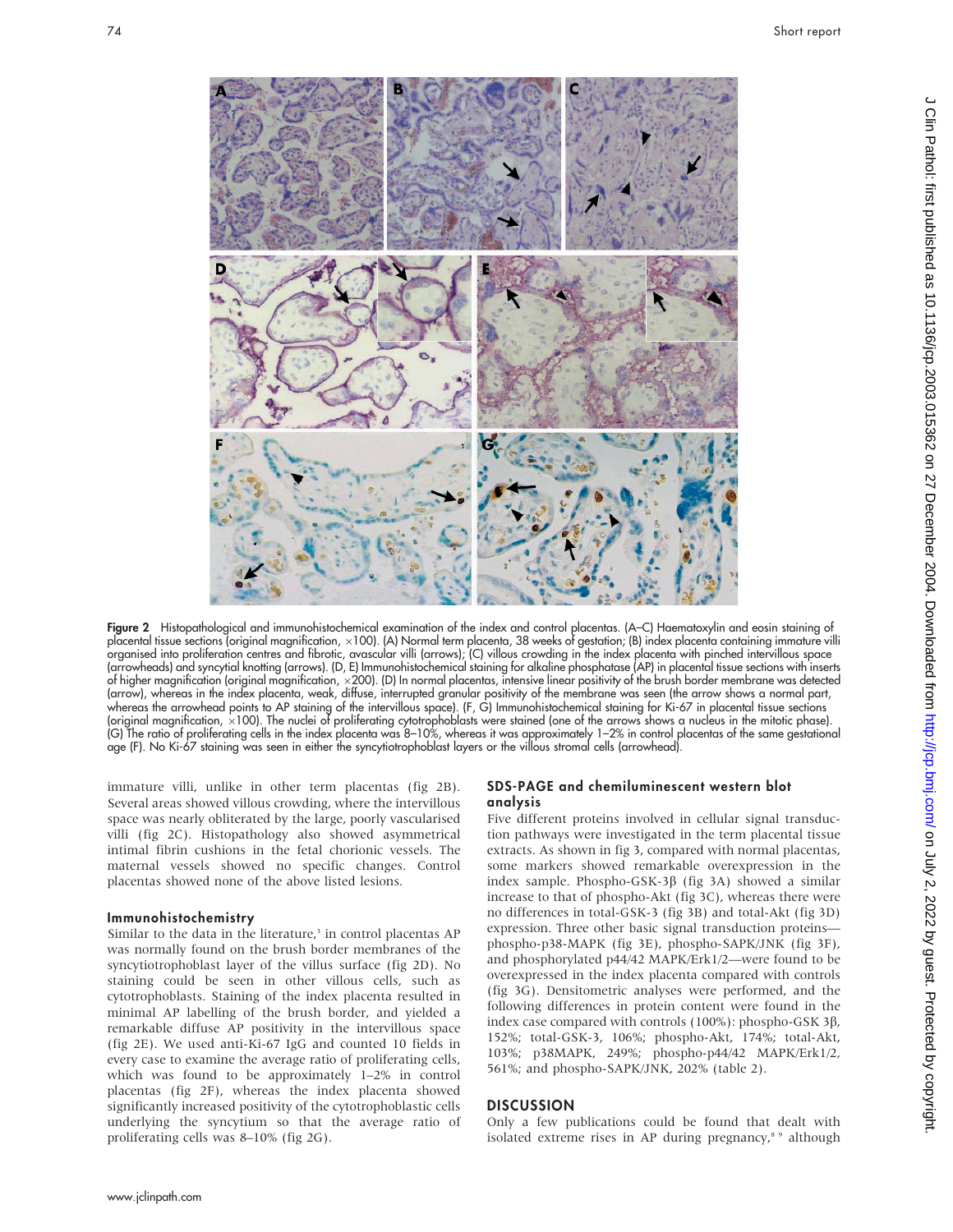

Figure 3 Chemiluminescent western blot analyses of control (1) and index (2) placentas. (A, B) Expression of total glycogen synthase kinase- $3\beta$  (GSK-3 $\beta$ ) was the same in both samples (A1, A2), whereas significantly increased expression of phospho-GSK-3 $\beta$  was found in the index placenta (B2) compared with the control placenta (B1). (C, D) The expression of total protein kinase B (Akt) was similar in both control and index placentas (C1, C2), whereas the expression of phospho-Akt was considerably higher in the index sample (D2) than in the normal placentas (D1). (E-G) Expression of (E) phospho-p38-mitogen activated protein kinase (MAPK), (F) stress activated protein kinase/c-Jun Nterminal kinase, and (G) p44/42 MAPK/extracellular regulated kinase 1/2 was greatly increased in the index placental tissue samples (E2, F2, G2) compared with controls (E1, F1, G1).

numerous diseases are known to be related to high AP concentrations (table 1).<sup>346</sup> It has been reported<sup>10</sup> that raised AP concentrations can predict premature birth in the second trimester, but this parameter has no clinical relevance because of its low sensitivity and specificity. Placental infarcts or abruption could also be the reason for increased AP concentrations in the maternal serum. In non-pregnant women with high AP, it is necessary to exclude malignancy. Fishman et al were the first to report on malignancy derived

placental-like alkaline phosphatase (PLAP) production.<sup>4</sup> Increased concentrations of PLAP have been found in 15– 64% of ovarian cancers, 54% of colorectal carcinomas, and 40% of lung cancers.6 11 PLAP activity was found to constitute less than 1% of total AP activity in non-pregnant, nonsmoking women, and its connection to numerous malignant diseases has been shown.

With regard to our case, we could exclude liver, kidney, bone, and immunological diseases, in addition to thyroid dysfunction. Intrauterine growth retardation, pre-eclampsia, and Down's syndrome were also excluded. The mother did not smoke and was not undergoing drug treatment. Because the concentration of  $\beta$  human chorionic gonadotrophin was within the normal range at the time of hospitalisation (17 706 IU/ml; reference range, 94–60 000 IU/ml at the 29– 40th week of pregnancy) and did not change appreciably, a syncytiotrophoblastic disorder was not suspected originally. To gain a better insight into the morphological and functional changes leading to this phenomenon, several types of pathological and biochemical examinations were carried out. Numerous cellular signal transduction pathways via well established protein kinases that might lead to proliferation were also investigated.

In our study, histopathological examination found several avascular villi in one block, intimal fibrin cushions in fetal vessels, and diffuse syncytial knot formation on villous surfaces. In several areas, proliferation of the cytotrophoblasts was detected and persistence of embryonal villi was present.

#### ''When a raised serum alkaline phosphatase concentration is present during pregnancy, differential diagnostically important diseases must be systematically excluded''

Immunohistochemical and western blot results also pointed to an increased rate of cytotrophoblast proliferation. Numbers of Ki-67 positive proliferating cytotrophoblastic cells were found to be five times greater in the index sample than in the controls. A remarkable increase in phosphorylated p44/42 MAPK/Erk1/2, known to be a signal transduction factor involved in proliferation and differentiation, was detected, indicating an increased tendency for cell differentiation and syncytiotrophoblast formation. Increases in other protein kinases, p38MAPK and SAPK/JNK, also known to take part in the signal transduction necessary for cell activation were detected. Increased amounts of phospho-Akt (active form) and phospho-GSK-3 $\beta$  (inactive form), together with a slight difference between the total-Akt and total-GSK- $3\beta$  concentrations, suggested a possible inhibition of the apoptotic pathway. As published previously, Akt is known to regulate cellular processes in response to phosphatidylinositol-3 kinase activation. Phospho-Akt transduces signals to

| Method               | Index placenta                                          | Control placentas                                       |
|----------------------|---------------------------------------------------------|---------------------------------------------------------|
| Immunohistochemistry | Slight and discontinuous AP staining in                 | Intensive continuous AP staining in syncytiotrophoblast |
|                      | syncytiotrophoblast brush border membrane               | brush-border membrane                                   |
|                      | 8-10% Ki-67 positive syncytiotrophoblast cells/field on | 1-2% Ki-67 positive syncytiotrophoblast cells/field on  |
|                      | average                                                 | average                                                 |
| Western blot         | Total-Akt 103%                                          | Total-Akt 100%                                          |
|                      | Total-GSK-3 <sub>B</sub> 106%                           | Total-GSK-3 <sub>B</sub> 100%                           |
|                      | Phospho-Akt 174%                                        | Phospho-Akt 100%                                        |
|                      | Phospho-GSK-3 $\beta$ 152%                              | Phospho-GSK-3ß 100%                                     |
|                      | Phospho-Erk 1/2 561%                                    | Phospho-Erk 1/2 100%                                    |
|                      | Phospho-SAPK/JNK 202%                                   | Phospho-SAPK/JNK 100%                                   |
|                      | p38MAPK 249%                                            | p38MAPK 100%                                            |

Akt, protein kinase B; AP, alkaline phosphatase; GSK-3b, glycogen synthase kinase-3b; p38-MAPK, p38 mitogen activated protein kinase; Erk1/2, extracellular signal regulated kinase1/2; SAPK/JNK, stress activated protein kinase/c-Jun N-terminal kinase.